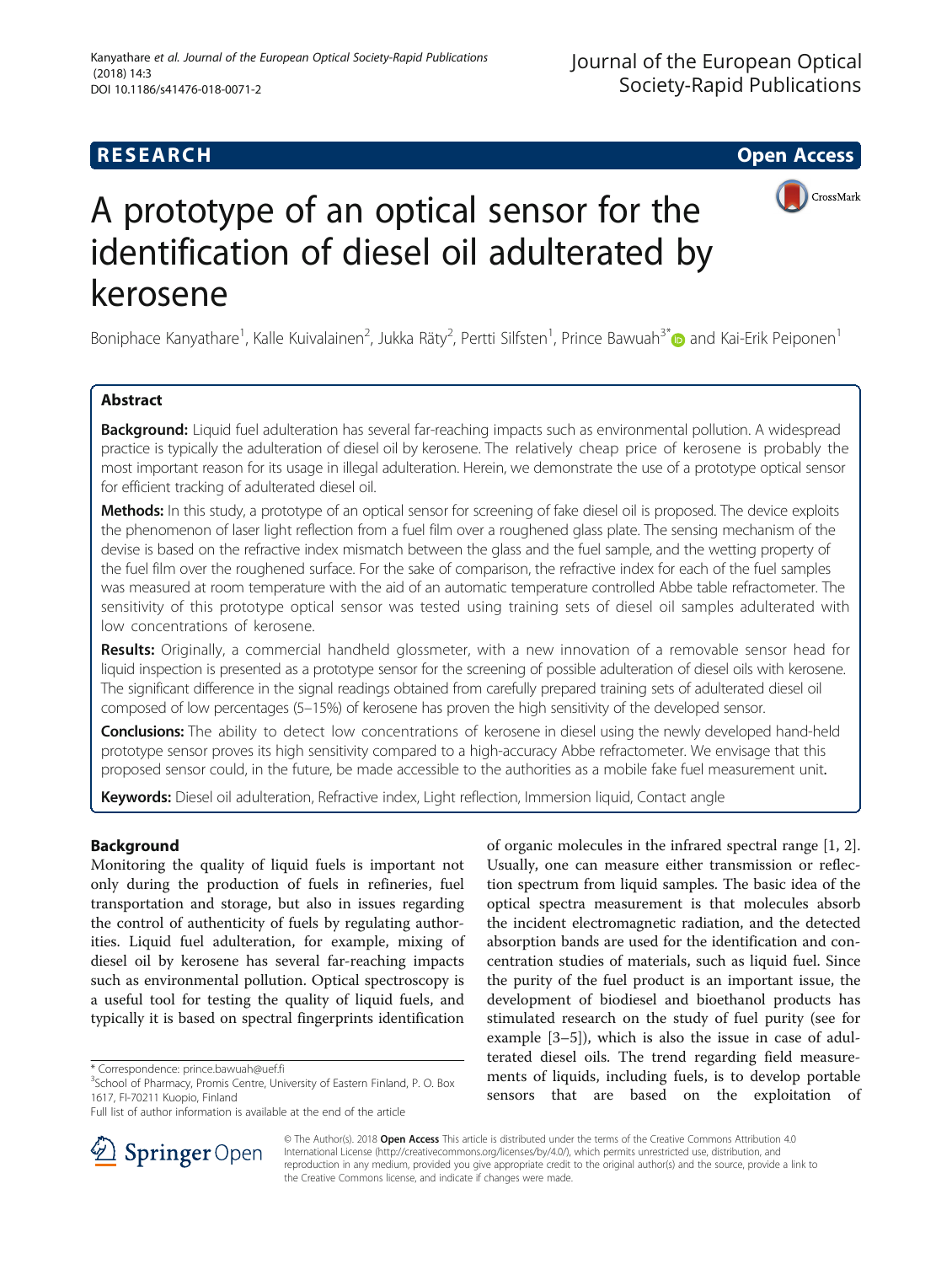spectroscopic techniques [\[6](#page-5-0), [7\]](#page-5-0). In principle, this can be realized, in some cases, with the aid of modern technology that is based on mobile telephones [\[8](#page-5-0)]. In the past, we have contributed to the development of various types of spectral measurements techniques for detecting the purity of transparent and turbid liquids that are present in process industry [\[9](#page-5-0)], and liquid products, such as red wine [\[10, 11\]](#page-5-0).

The absorption properties of liquid fuels are wellknown in the near infrared (NIR) spectral range and are typically measured using a spectrophotometer by scanning the wavelength of the probe radiation. Probably the most popular method is based on recording of the transmission spectrum from the fuel sample with a spectrophotometer. Unfortunately, things become more problematic and challenging in an attempt to identify different grades of diesel and kerosene due to their similar spectral features in the NIR region. Therefore, it is usually quite difficult or even impossible to differentiate these fuels from each other using only the simple transmittance data. The challenges involved in the use of NIR in tracking fuel adulteration is intensified in a typical practice where diesel oil is adulterated with about 10–30% of kerosene. Adulteration of fuels is a serious problem [[12\]](#page-5-0), therefore recently developed spectral measurement and analytical methods have been suggested for the screening of adulterated liquid fuels [[13](#page-5-0)– [15\]](#page-5-0). The relatively cheap price of kerosene is probably the most important reason for its usage in illegal adulteration. Diesel adulteration can be realised by mixing small amount of different substances such as, small amounts of distillate fuels, gasoline boiling range hydrocarbons, waste industrial solvents such as industrial used lubricants, small amounts of heavier fuel oils, kerosene etc. to diesel oil. The adulteration of diesel oils is not a problem for only developing countries but a global challenge [[16\]](#page-5-0) due to its significant contribution to global warming. However, it is worth mentioning that the practice is relatively rare in developed countries compared to developing countries. Also petrol/gasoline is adulterated, but typically it is much easier to screen adulterated petrol than diesel oil by optical measurement techniques, such as optical spectra.

Perpetrators of fake fuels are so smart that, once a screening method is developed, they change the concept of preparing a fake fuel to avoid screening by, for example, using lower kerosene concentrations during the adulteration processes. Hence, in this study we have used adulterated samples with relatively low percentage of kerosene, namely 5%, 10% and 15%. The ability to detect these low concentrations of kerosene in diesel using our method proves its relatively high sensitivity over the conventional spectroscopic methods.

In this paper, we report on the development of a prototype of an optical liquid sensor. The prototype is based on a refined sensor that was originally developed for gloss inspection from rough surfaces in field measurement conditions, such as cold-rolling products in metal industry [[17\]](#page-5-0). We have modified such a glossmeter by implementing a removable sensor head that was used in laboratory conditions for the detection of authentic and adulterated diesel oils.

The idea of the operation principle of the prototype is based on the detection of specular reflection of scattered laser beam from a roughened glass plate. The strength of the measured signal depends on the refractive index mismatch between the glass and the fuel sample as well as the wetting property of the fuel (i.e., the contact angle between a solid-liquid interfaces).

#### **Methods**

For the laboratory measurements, the diesel oil was purchased from a gasoline station (the origin of the crude oil of the diesel oil is Russia) and the kerosene sample used in this study is a low odour commercial product (Alfa Aesar). A well-known laboratory quality kerosene, which is readily available for scientists across the globe, was used as a reference. The mixtures composed of diesel oil and kerosene were prepared by carefully measuring and mixing the volumes of the two liquids. The mixtures were shaken well to guarantee optimum mixtures.

Differentiating diesel oils grades and kerosene is problematic because both show rather similar absorption fingerprints at visible and near infrared spectral regions. This is illustrated in Fig. 1, where the transmittance curves of the diesel oil and the laboratory grade kerosene, which were measured using a cuvette and a

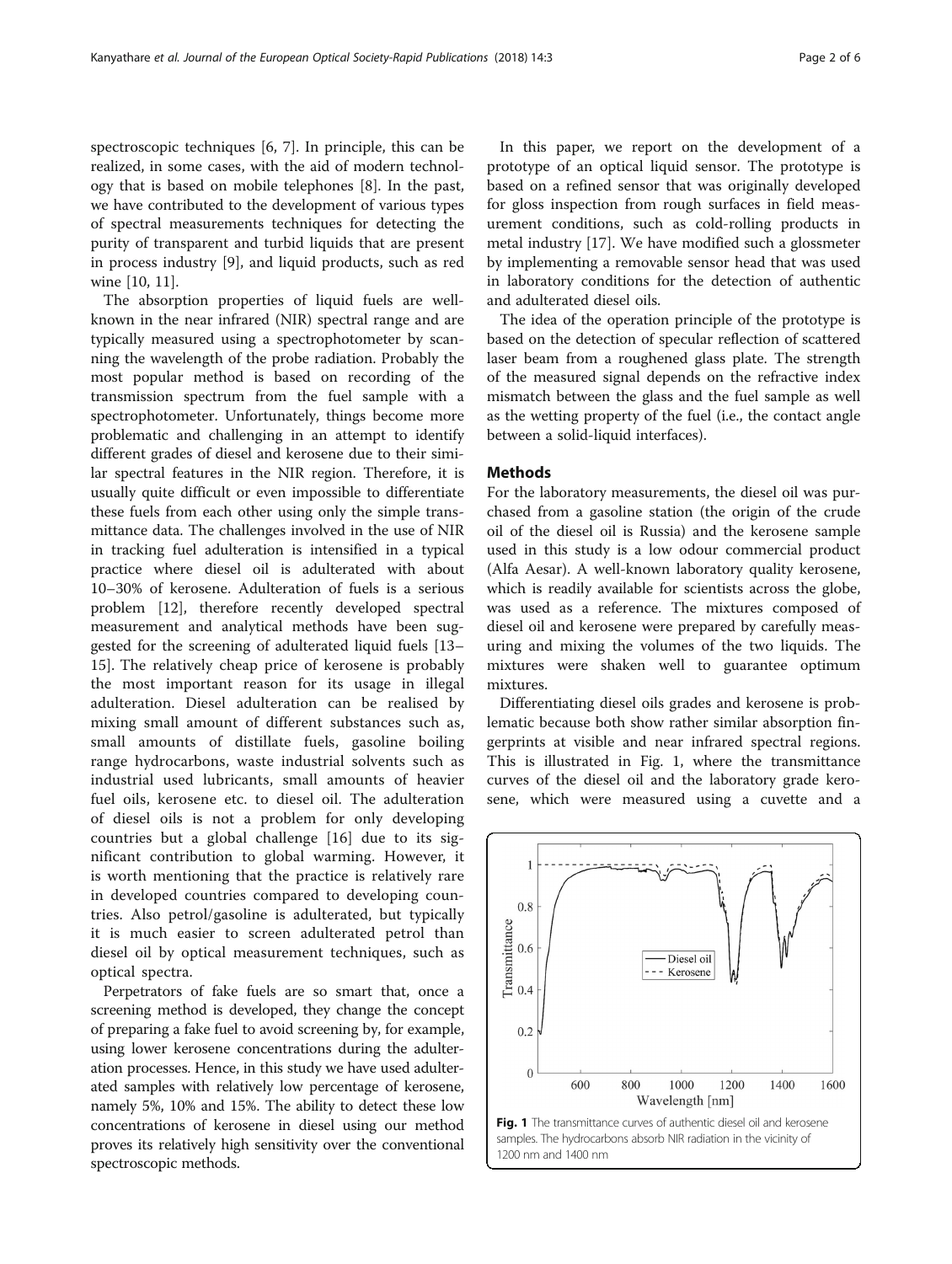spectrophotometer (Perkin Elmer Lambda 9), are shown in the Vis-NIR spectral range. Although, there is a big difference in the transmittance of the diesel oil and kerosene below 600 nm, this difference practically vanishes if we mix even a small amount of kerosene in the diesel oil (i.e. practically, similar transmittance spectra for the pure and fake diesel oils are observed below and above of 600 nm).

The refractive index for each of the fuel samples was measured at room temperature with the aid of an automatic temperature controlled Abbe table refractometer (Atago RX5000) with a measurement wavelength of 589 nm, and a relatively high accuracy of the refractive index reading ±0.00004. This refractometer is designed for laboratory use and requires alternate current for its operation hence it is not suitable for field measurements in the case of lack of AC electric current supply. Therefore, a battery-operated device is preferred. A hand-held Abbe refractometer could be a potential candidate for such a purpose but unfortunately, the accuracy is usually ten times lower than with a table model. To test the applicability of a hand-held refractometer for screening of fake diesel oils, we conducted a field measurement campaign of fake diesel oils in Tanzania. The positive outcome was that this device can be used for screening a diesel oil, but only for pass or fail due its inability to differentiate between samples with 5–15% kerosene. Additionally, the complexity of the problem can be realized based on the fact that the refractive index of diesel oil and kerosene depends on the origin of the crude oil [[18\]](#page-5-0), which can be a source of complexity in screening fake diesel oils by refractive index reading.

The inability to differentiate the adulterated samples with high confidence (i.e. regarding the information of the kerosene percentage in the diesel oil) during the field testing of diesel oils in Tanzania by using the hand-held refractometer, stimulated us to develop another and completely different type of a portable optical sensor for fake diesel oil screening. The prototype of a sensor that we suggest in this article is based on the idea that a roughened glass can be used for the identification of liquids, namely using the concept of refractive index matching between the roughened glass and the immersion liquid [[19](#page-5-0)]. For this purpose, we have designed and tested in laboratory conditions a modified sensor head mounted on a commercial hand-held glossmeter [[17](#page-5-0)] (MGM-Devices, Finland). The modification includes implementation of a roughened glass in the sensor head. We wish to mention that in our recent work, we have successfully used this glossmeter for screening fake antimalarial tablets [[20\]](#page-5-0).

Before delving into the detailed description of the prototype sensor, we wish to remark that we have developed accurate liquid purity sensor, which is based on the

use of a diffractive optical element (DOE) [\[21](#page-5-0), [22](#page-5-0)] and laser beam transmission of a sample compartment. A similar DOE forms the key element in this new prototype sensor. The DOE is a computer-generated hologram, which was fabricated by electron beam. Details of the sensing properties of the DOE have been described previously [\[23\]](#page-5-0). Given a brief description of DOE, the idea is to use the specular component of simultaneous diffuse and specular reflection of coherent light incident on the DOE, to reconstruct the computergenerated hologram (CGH). This new prototype sensor operates in the reflection mode rather than the transmission configuration utilised in the previous DOE-based liquid purity sensors, which were not hand-held devices. The layout of the current portable prototype sensor that operates on a rechargeable battery is sketched in Fig. [2](#page-3-0) (a). The light source is a low power (output power 0.8 mW, wavelength 635 nm) semiconductor laser. It is possible to choose other wavelengths as the source of light for the device, but the DOE of the commercial hand-held glossmeter, our modified sensor, was designed for this wavelength of operation. The choice of such semiconductor laser is due to its good output stability, which has been tested in laboratory conditions under mechanical and thermal external disturbances. The DOE and the laser are inside the handheld device shown in Fig. [2](#page-3-0) (b). The diameter of the aperture of the output laser beam is 2 mm. The angle of incidence and detection of the laser beam is 6 degrees with respect to the surface normal of the sample. The laser beam is focused (focal spot diameter ca. 50 μm, given by the MGM Ltd) on the surface of a glass slide (VWR microscope slide ECN 631–1550). The refractive index of this glass at 635 nm is 1.4570. The other face of the glass was roughened, hence it acts like a light diffuser. The glass disk has diameter of 25 mm and thickness of 3 mm. The smooth face of the disk is in contact with the 2 mm aperture of the device. Roughening of the glass was performed by using diamond grinding pads (crisscross surface finish) with different grits, and the measured average surface (measured with a stylus profilometer) roughness was  $R_a = 0.48$  µm, which is comparable to the wavelength of the laser of this study. Nussbaumer et al. [[24\]](#page-5-0) have described, with the aid of a facet model of dielectric surfaces, different situations of light transmission through a roughened glass plate in a stable immersion liquid.

In Fig. [2](#page-3-0) (b), we demonstrate how the prototype portable sensor, in principle, can be used for detecting fake fuels. For the sake of illustration, Fig. [2](#page-3-0) (b) shows the roughened probe window placed in front of the aperture of the device. In real measurement, the rough window is sealed by an O-ring inside the measurement head (i.e. a black plastic cup), and it cannot be seen in the side view.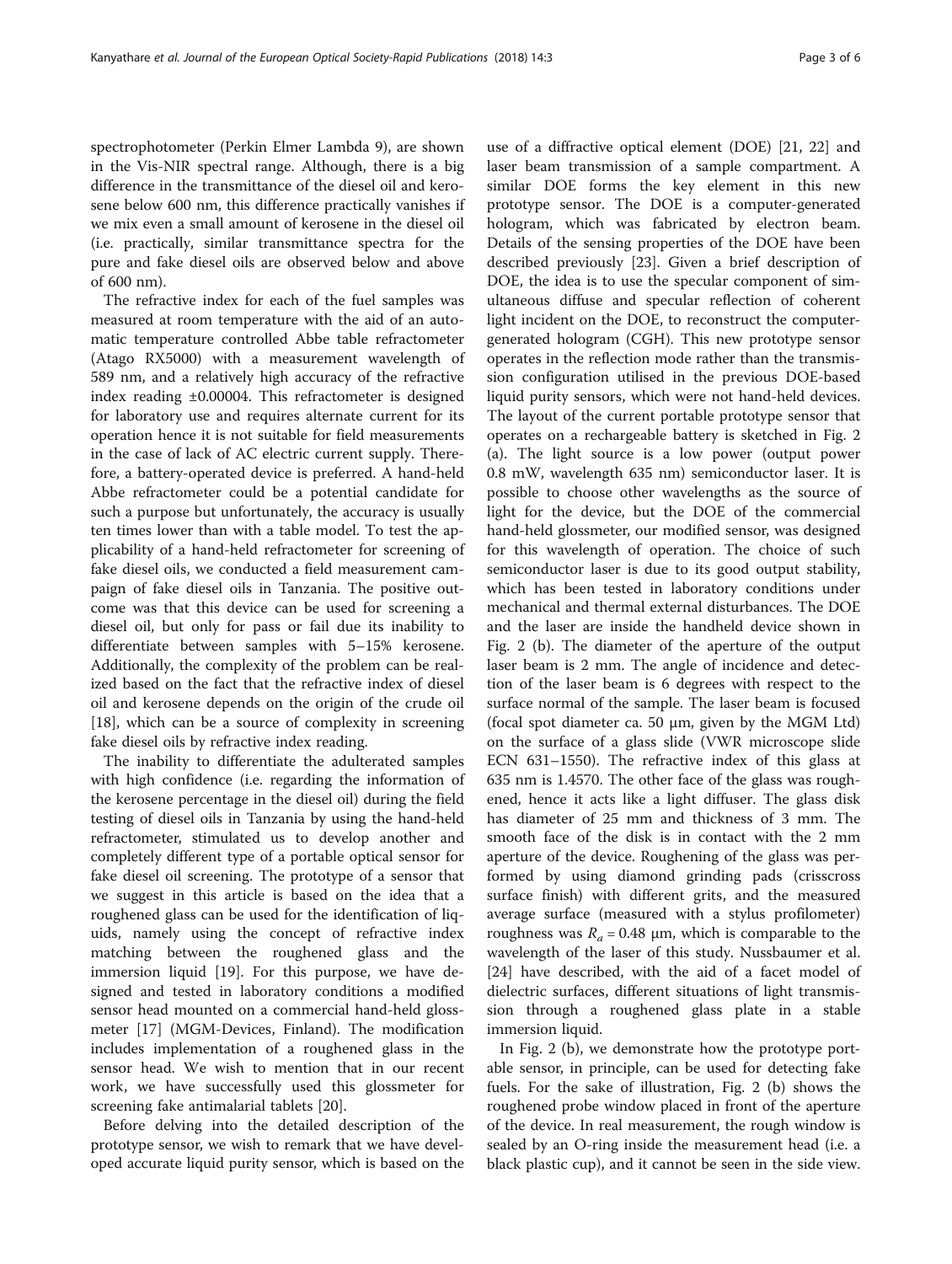<span id="page-3-0"></span>

A drop of fuel sample, 10 μL, is introduced by a digital pipette (use of a disposable cheap plastic pipette is possible in field measurement conditions) over the centre of the roughened glass disk.

We measured the contact angle of both the authentic (diesel oil and laboratory grade kerosene) and mixed fuel samples over a glass plate. The measured contact angle of kerosene was 11. 2°, and that of diesel oil was 25.9°. The range of values obtained for the contact angles of the mixtures were between the values obtained for the kerosene only and diesel only. The contact angle has an influence on the spreading speed of the fuel drop, i.e., wetting of the rough glass surface. In principle, contact angle measurement can be used for identification of fake diesel oils, but then the measurements must be

performed in controlled laboratory conditions (i.e. not favourable for field conditions) that utilises expensive and non-portable device. We remark here that, rigorous theoretical treatment of the contact angle in the setting of the present prototype requires measurement of transmission or reflection spectra at very wide spectral range, and rather complicated calculation of the Hamaker constant using the theory of Lifshitz as described in the review article [[25](#page-5-0)]. These calculations usually assume smooth surface. As far as we know, rigorous theoretical model for contact angle (based on the Hamaker constant) that incorporates surface roughness and wetting, has not been presented in the literature, so far.

The fuel drop spreads relatively quickly over the rough window of the prototype. The spreading of kerosene is faster than spreading of diesel oil, which can be understood from the point of view of the much smaller contact angle of kerosene. We made long sequence of experiments, and repetitions to optimize the fuel drop volume and measurement time instant. With the present setup and fuel samples, the optimum drop volume was 10 μL. In the case of a smooth glass disk, the thickness of the fuel layer was calculated to be ca. 32 μm. Studies involving the spreading of liquid, contact angle and surface roughness have been investigated elsewhere [[26](#page-5-0), [27\]](#page-5-0). These studies describe rather complicated hysteresis phenomenon of the wetting process of a rough surface.

During the measurements, the sensor head was covered by a non-transparent lid in order to prevent leakage of stray light to the detector. The probe window was removed from the measurement head, i.e., plastic cup, and rinsed after each measurement with ethanol to remove the fuel film.

### Results and discussion

In Table 1, we show the refractive index data  $(n)$  of pure diesel oil, kerosene, and adulterated diesel oils. It is obvious that the table model Abbe refractometer can differentiate all the samples by the refractive index reading, which is linear to the percentage of adulteration. The highest refractive index mismatch is between the diesel oil and the glass, and lowest between the 15% adulterated diesel oil and the glass.

**Table 1** Refractive index (n) of authentic diesel oil and kerosene fuels, measured with a table model of Abbe refractometer. The refractive index of the roughened glass is 1.4570

| Sample                | n       | S(1 min) | S(20 min) |
|-----------------------|---------|----------|-----------|
| Diesel                | 1.46373 | 130      | 109       |
| Kerosene              | 1.44230 | 160      | 170       |
| Diesel + 5% Kerosene  | 1.46269 | 166      | 133       |
| Diesel + 10% Kerosene | 1.46163 | 134      | 126       |
| Diesel + 15% Kerosene | 1.46060 | 127      | 114       |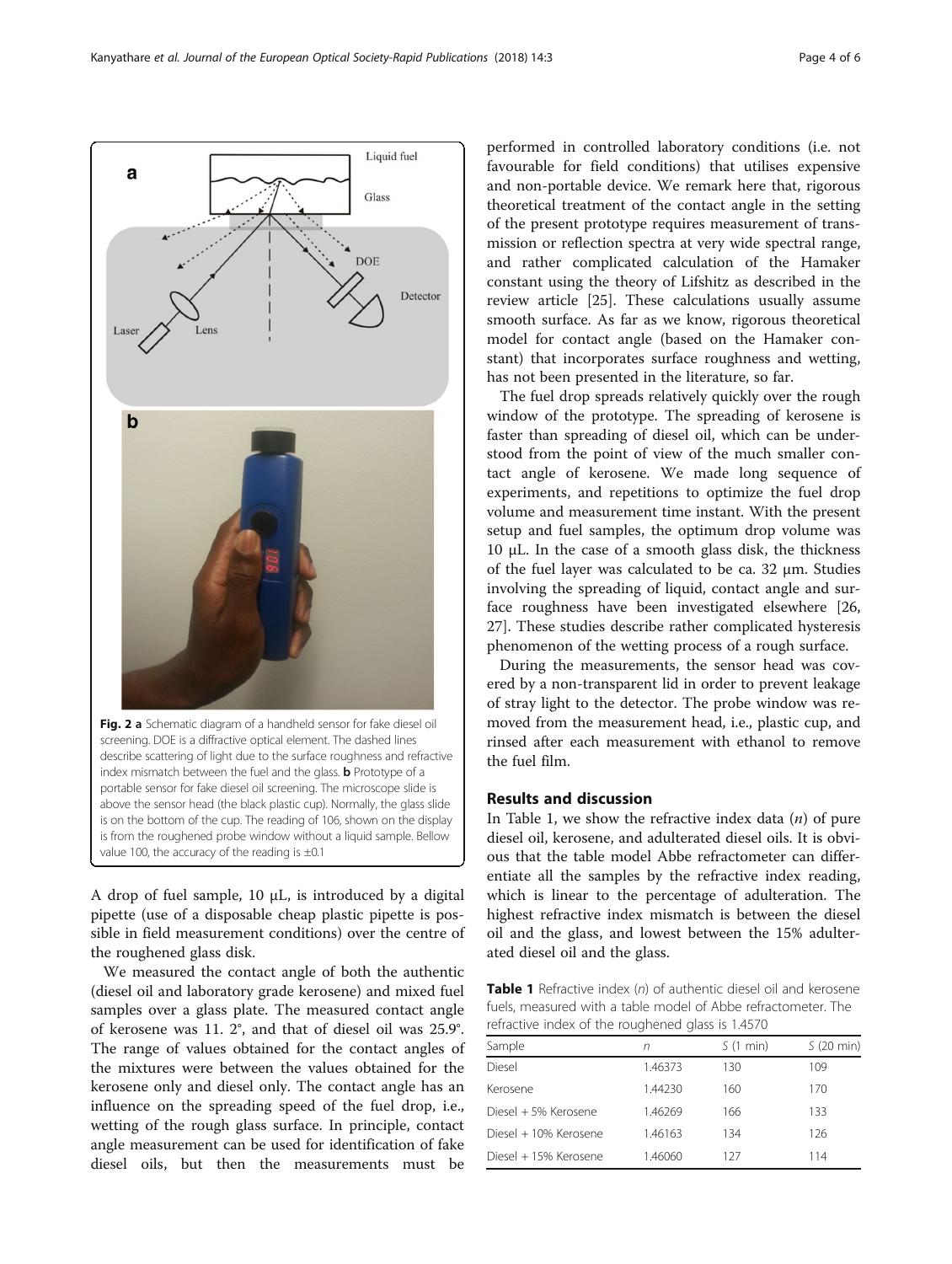Since the data of Table [1](#page-3-0) were measured at room temperature, different readings in field measurement conditions are obtained. This is due to the thermooptical constant of these fuels. In other words, the refractive index of the fuel depends on the temperature of the fuel [\[28](#page-5-0)]. In principle, upon the choice of the laboratory grade kerosene as a reference, we can compare the measured refractive index values of suspected fake diesel oils with that of the reference at the same measurement temperature, either out-of-doors field conditions, or inside-the-doors laboratory conditions. Hence, the temperature of the sample is not a big issue.

First, we measured the signal (S) from the smooth glass disk and got the value  $S = 184$  air as the ambient medium. Then the same disk was roughened as described above, and repeated the measurement and got  $S = 106$  $S = 106$  $S = 106$  for the rough disk. Table 1 also shows the readings (S) obtained from the fuel samples with the prototype, which are averages of several measurements. The prototype was fixed on a stable stand during the measurements. The first column shows S after 1 minute of the introduction of the fuel drop over the rough glass, and the second column gives data after 20 min had elapsed, and the system was stable. The highest signal was obtained for kerosene and lowest for diesel oil. Both 1 min and 20 min data for the adulterated samples are consistent regarding the relative magnitude of measured S reading. However, by comparing the 1 min and 20 min data, it is evident that dynamic processes occur in the very beginning of the experiment as manifested in the rather high reading for 5% adulterated diesel oil obtained after 1 min. This dynamic processes almost vanishes after 20 mins (thus when the oil has fully settled on the disk) which makes the data measured after 20 min more reliable. The accuracy of the reading is about  $\pm 1$  S units. The strength of the detected signal depends on the refractive index mismatch between the rough glass and the fuel interface where scattering of light occurs. Furthermore, the surface smoothness of the back surface of the fuel film-air interface has importance, namely it may imitate a plane/curved mirror or a rough surface depending on the liquid settling over the rough surface, and especially the contact angle. In case of diesel oil, due to its high contact angle, the surface of the fuel layer that settles on the roughened glass tends to assume similar shape as the surface undulations on the rough glass, and hence acts similar to the case of rough glass surface-air only, which yields the low S reading at 20 min. On the other hand, kerosene, due its relatively low contact angle, tends to fill the valleys of the rough surface and forms more or less like a plane mirror yielding the relatively high S reading obtained at 20 min. This phenomenon resembles the case of the smooth glass for which  $S = 184$ . The signal strength depends simultaneously on both the surface roughness and the refractive index mismatch. The complexity of the phenomenon is obvious because the data for the adulterated samples shown in Table [1](#page-3-0) are not following a simple rule that one might assume, namely increasing the percentage of kerosene should result in higher values of S. However, this is not the case, since wetting of the rough surface is an important factor that should be considered regarding the strength of the detected signal. Unfortunately, the behaviour of the contact angle of a liquid over a rough surface is rather a difficult and complex phenomenon that demands development of appropriate theory. This theory is assumed to be based on van der Waals interactions and the exploitation of the Hamaker constant, which depends on the permittivity of the glass and fuel, respectively. This permittivity is not the well-known conventional permittivity because it depends on purely imaginary wavelength (this can be calculated from a Kramers-Kronig relation [[25](#page-5-0)] where the real-valued angular frequency is replaced by purely imaginary-valued angular frequency). This type of theoretical treatment is beyond the scope of this study. So far, we know that the measured signal is a delicate indicator of small change in the magnitude of the refractive index of the fuel and, in addition to even or uneven settling of the fuel, due to its viscosity, over a rough surface. Anyhow, from Table [1](#page-3-0) it is evident that the experimental data for 5–15% adulteration supports the validity of the measurement method with relatively high confidence. Naturally, the stable laboratory conditions favour the operation of the prototype, therefore more design and tests are necessary to further develop and optimise the portable prototype sensor to meet the quite challenging field conditions.

#### Conclusions

We developed a portable prototype of a hand-held sensor, which is based on the detection of light reflection (scattering) from a rough glass-fuel film interface. The measured signal depends on both the surface roughness of the glass, refractive index mismatch between the glass and the fuel film, and the fuel's contact angle. According to the preliminary tests conducted in the laboratory, it is possible to differentiate authentic and adulterated diesel oils. The hand-held glossmeter provides a platform for multipurpose mobile device for measurements of fake products. On one hand, it can be used for detection of fake pharmaceutical tablets (solids), and on the other hand, for fake diesel oils (liquids). One unique merit of the proposed prototype sensor is its ease of use, which does not demand any chemometrics analytical methods. Even the use of chemometric analytical methods would be very challenging and near to impossible in cases where both the fake and the authentic fuels show similar spectral features.